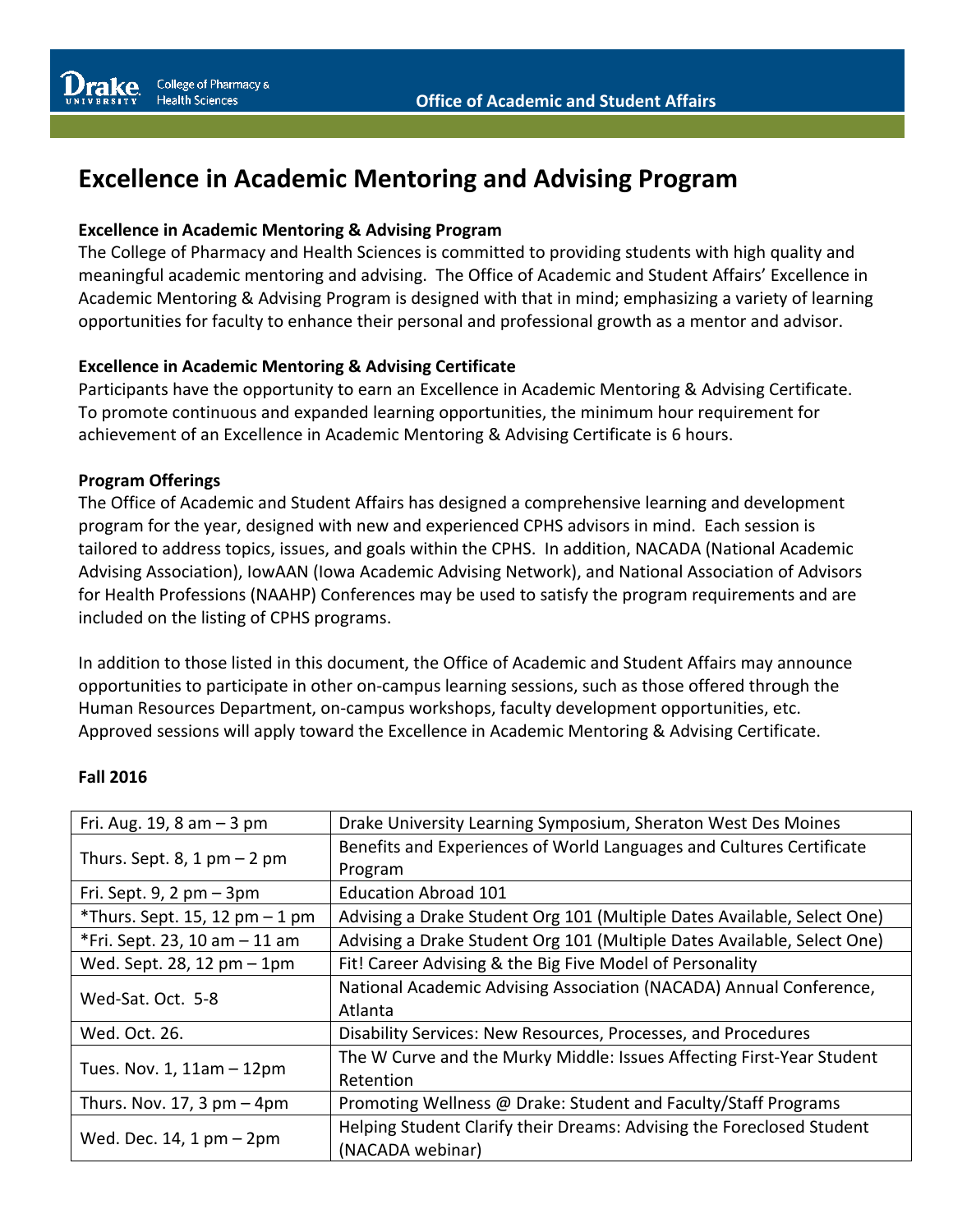## **Benefits and Experiences of World Languages and Cultures Certificate Program**

Thursday, September 8, 1-2pm, Cline 127

Dr. Marc Pinheiro-Cadd, Professor in World Languages & Cultures will highlight the value that the World Languages & Cultures concentrations and minors can add to academic programs in the College of Pharmacy and Health Sciences, outline the requirements, and share suggestions for advising interested students. 

## **Education Abroad 101**

Friday, September 9, 2-3pm, Sussman Theatre

Drake International is launching a new study abroad application system this semester. This session will go over the application process and the new system's features, such as being able search for study abroad programs by term, subject, location, and more. Advisors will find this information helpful as you work with students interested in studying abroad.

# **Advising a Drake Student Org 101** (\*Multiple Dates Available, Select One)

Thursday, September 15, 12-1pm

Friday, September 23, 10-11am

You are a vital part of the university and the success of student organizations! In order to help facilitate the success of student orgs and you as an advisor, the Office of Student Inclusion, Involvement, & Leadership has formed the Advisor Resource Network (ARN), a developmental series that aims to bring advisors together to learn how to better advise student orgs. The first session will be about the logistics of advising an organization at Drake. Three separate dates and times will be offered for each session to best accommodate various schedules. More information and how to RSVP will be provided in the fall. Another great resource for both you as an advisor and the student organizations is our website: http://www.drake.edu/studentinvolvement/studentorganizations/. You can find information about funding, perks of being a registered student organization (RSO), and more!

# Fit! Career Advising and the Big Five Model of Personality

Wednesday, September 28 at 12pm - 1pm, Cline 127

Let's face it: Finding a career is not easy. Our students must consider their talents, interests, and values and reconcile these personal characteristics with the market reality. One critical components of career success, however, is what we call "fit"  $-$  a good match between the person and the career selected. Personality is a critical component in the analysis of someone's "career fit." For example, a person who is easily stressed during emergency situations may not want to be an ER nurse. A very extraverted and spontaneous person might hate working in a solitary and focused job. In this webinar, you will learn how to connect the dots between five key personality traits and various careers. Most importantly, you will learn to use personality logic as you help a student assess his or her level of "fit" to specific careers. About the Presenter: Dr. Cris Wildermuth coordinates the Master of Science in Leadership Development (MSLD) at Drake University, where she teaches courses on personality, global leadership, and ethics. The MSLD features a higher education and student services emphasis, designed for higher education professionals who wish to strengthen leadership capacity in themselves, their teams, and their students.

# **NACADA Annual Conference**

Wednesday, October 5 to Sunday, October 8, Atlanta, GA More information will be forthcoming as the CPHS Office of Academic and Student Affairs receives it. Check the NACADA website for more details as the event approaches: www.nacada.ksu.edu/Events-Programs/Events/Annual-Conference.aspx

**Disability Services: New Resources, Processes and Procedures**